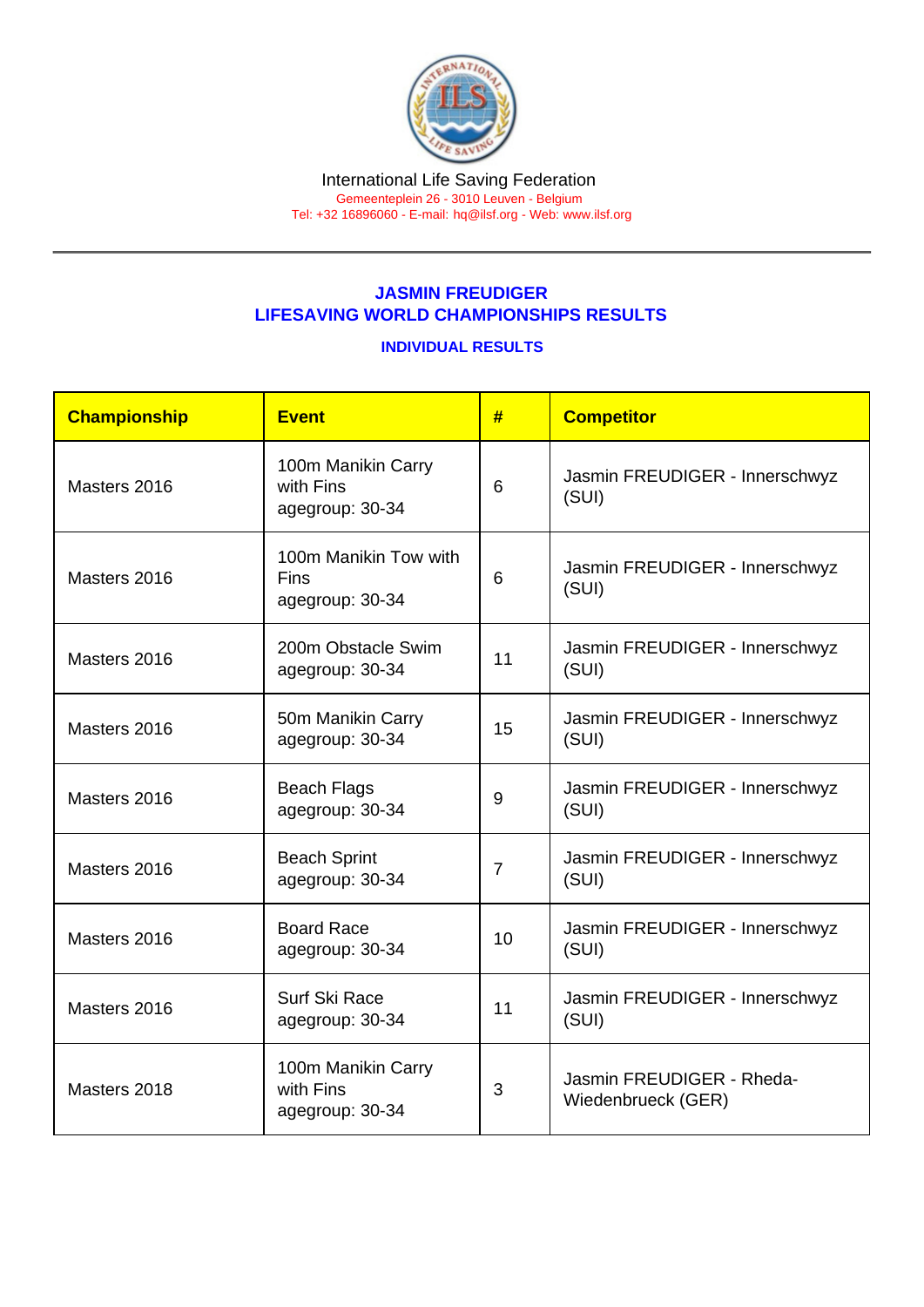| Championship | <b>Fvent</b>                                     | #               | <b>Competitor</b>                               |
|--------------|--------------------------------------------------|-----------------|-------------------------------------------------|
| Masters 2018 | 100m Manikin Tow with<br>Fins<br>agegroup: 30-34 | 2               | Jasmin FREUDIGER - Rheda-<br>Wiedenbrueck (GER) |
| Masters 2018 | 200m Obstacle Swim<br>agegroup: 30-34            | 6               | Jasmin FREUDIGER - Rheda-<br>Wiedenbrueck (GER) |
| Masters 2018 | 50m Manikin Carry<br>agegroup: 30-34             |                 | Jasmin FREUDIGER - Rheda-<br>Wiedenbrueck (GER) |
| Masters 2018 | <b>Board Race</b><br>agegroup: 30-34             | 4               | Jasmin FREUDIGER - Rheda-<br>Wiedenbrueck (GER) |
| Masters 2018 | <b>Surf Race</b><br>agegroup: 30-34              | 10 <sup>°</sup> | Jasmin FREUDIGER - Rheda-<br>Wiedenbrueck (GER) |
| Masters 2018 | Surf Ski Race<br>agegroup: 30-34                 | 3               | Jasmin FREUDIGER - Rheda-<br>Wiedenbrueck (GER) |

DISCLAIMER: These are sports results as retrieved on 30 Jun 2022 and are subject to change due to corrections.

If you think the displayed result is incorrectly presented, please raise a flag at [The ILS Lifesaving Sport Website.](https://sport.ilsf.org)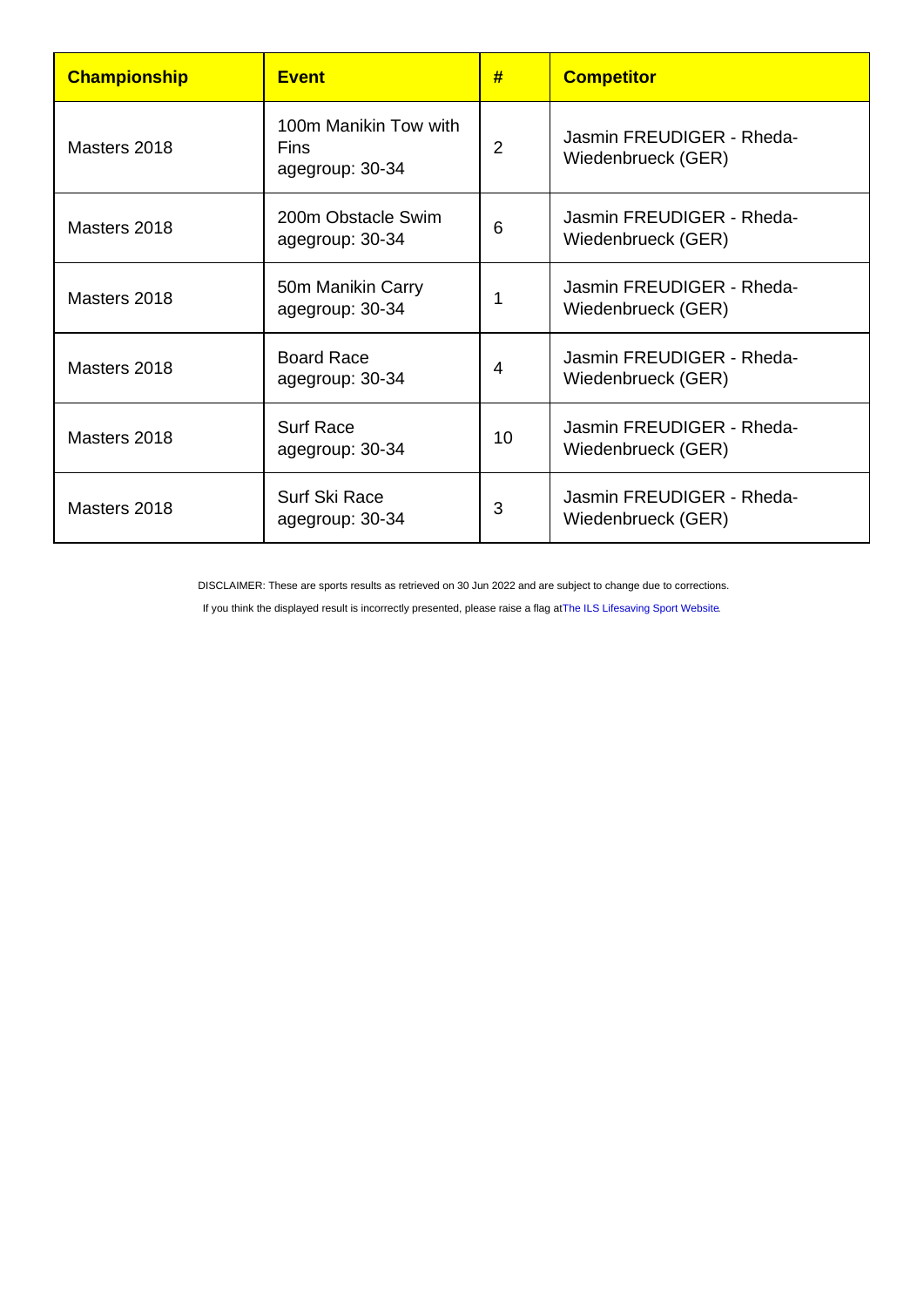## JASMIN FREUDIGER LIFESAVING WORLD CHAMPIONSHIPS RESULTS

## TEAM RESULTS

| Championship               | Event                             | #              | <b>Competitors</b>                                                                                      |
|----------------------------|-----------------------------------|----------------|---------------------------------------------------------------------------------------------------------|
| Masters 2016               | <b>Line Throw</b><br>30-34        | 3              | Innerschwyz (GER)<br>Jasmin FREUDIGER, Martina<br><b>UHL</b>                                            |
| Masters 2018               | <b>Board Rescue Race</b><br>30-34 | 4              | Rheda-Wiedenbrueck (GER)<br>Jasmin FREUDIGER, Anneke<br><b>HAASER</b>                                   |
| Masters 2016               | <b>Board Rescue Race</b><br>30-34 | 4              | Innerschwyz (GER)<br>Jasmin FREUDIGER, Martina<br><b>UHL</b>                                            |
| Masters 2018               | Line Throw<br>30-34               | 5              | Rheda-Wiedenbrueck (GER)<br>Jasmin FREUDIGER, Anneke<br><b>HAASER</b>                                   |
| National Team Open<br>2010 | <b>Beach Relay</b>                | $\overline{7}$ | Switzerland National Team (SUI)<br>Karin CAMENZIND, Jasmin<br>FREUDIGER, Eliane MUELLER,<br>Sarah WEBER |
| National Team Open<br>2004 | Line Throw                        | 8              | Switzerland National Team (SUI)<br>Karin CAMENZIND, Jasmin<br><b>FREUDIGER</b>                          |
| National Team Open<br>2008 | <b>Beach Relay</b>                | 8              | Switzerland National Team (SUI)<br>Karin CAMENZIND, Jasmin<br>FREUDIGER, Martina TÖNGI,<br>Sarah WEBER  |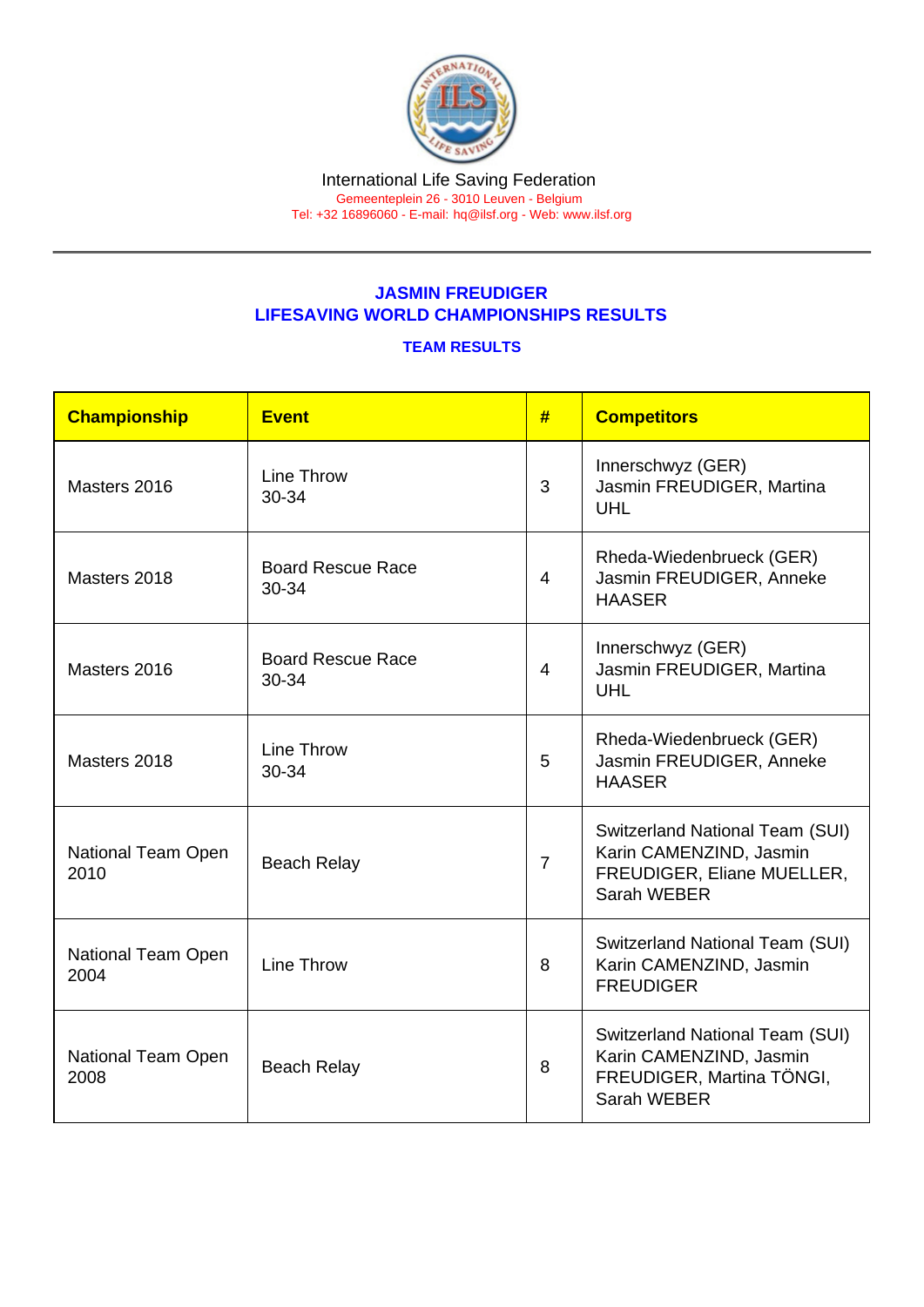| <b>Championship</b>        | <b>Event</b>                 | #  | <b>Competitors</b>                                                                                               |
|----------------------------|------------------------------|----|------------------------------------------------------------------------------------------------------------------|
| National Team Open<br>2006 | 4x25m Manikin Relay          | 9  | Switzerland National Team (SUI)<br>Karin CAMENZIND, Katrin<br>EIDAM, Jasmin FREUDIGER,<br>Andrea GERBER          |
| National Team Open<br>2004 | <b>Beach Relay</b>           | 11 | Switzerland National Team (SUI)<br>Karin CAMENZIND, Katrin<br>EIDAM, Jasmin FREUDIGER,<br><b>Christine MEIER</b> |
| National Team Open<br>2004 | 4x25m Manikin Relay          | 11 | Switzerland National Team (SUI)<br>Karin CAMENZIND, Katrin<br>EIDAM, Jasmin FREUDIGER,<br><b>Christine MEIER</b> |
| Interclub Open 2008        | <b>Beach Relay</b>           | 12 | Innerschwyz (SUI)<br>Karin CAMENZIND, Jasmin<br>FREUDIGER, Silvia VILLIGER,<br>Sarah WEBER                       |
| National Team Open<br>2014 | 4x25m Manikin Relay          | 12 | Switzerland National Team (SUI)<br>Jasmin FREUDIGER, Annika<br>LINDENMEYER, Daniela<br>REICHMUTH, Martina UHL    |
| National Team Open<br>2008 | 4x25m Manikin Relay          | 13 | Switzerland National Team (SUI)<br>Karin CAMENZIND, Jasmin<br>FREUDIGER, Martina TÖNGI,<br>Sarah WEBER           |
| National Team Open<br>2006 | <b>Beach Relay</b>           | 13 | Switzerland National Team (SUI)<br>Karin CAMENZIND, Katrin<br>EIDAM, Jasmin FREUDIGER,<br>Sandra PORTMANN        |
| National Team Open<br>2006 | 4x50m Medley Relay           | 14 | Switzerland National Team (SUI)<br>Karin CAMENZIND, Katrin<br>EIDAM, Jasmin FREUDIGER,<br>Andrea GERBER          |
| National Team Open<br>2006 | Oceanman/Oceanwoman<br>Relay | 14 | Switzerland National Team (SUI)<br>Karin CAMENZIND, Katrin<br>EIDAM, Jasmin FREUDIGER,<br>Sandra PORTMANN        |
| National Team Open<br>2004 | <b>Board Rescue Race</b>     | 14 | Switzerland National Team (SUI)<br>Karin CAMENZIND, Jasmin<br><b>FREUDIGER</b>                                   |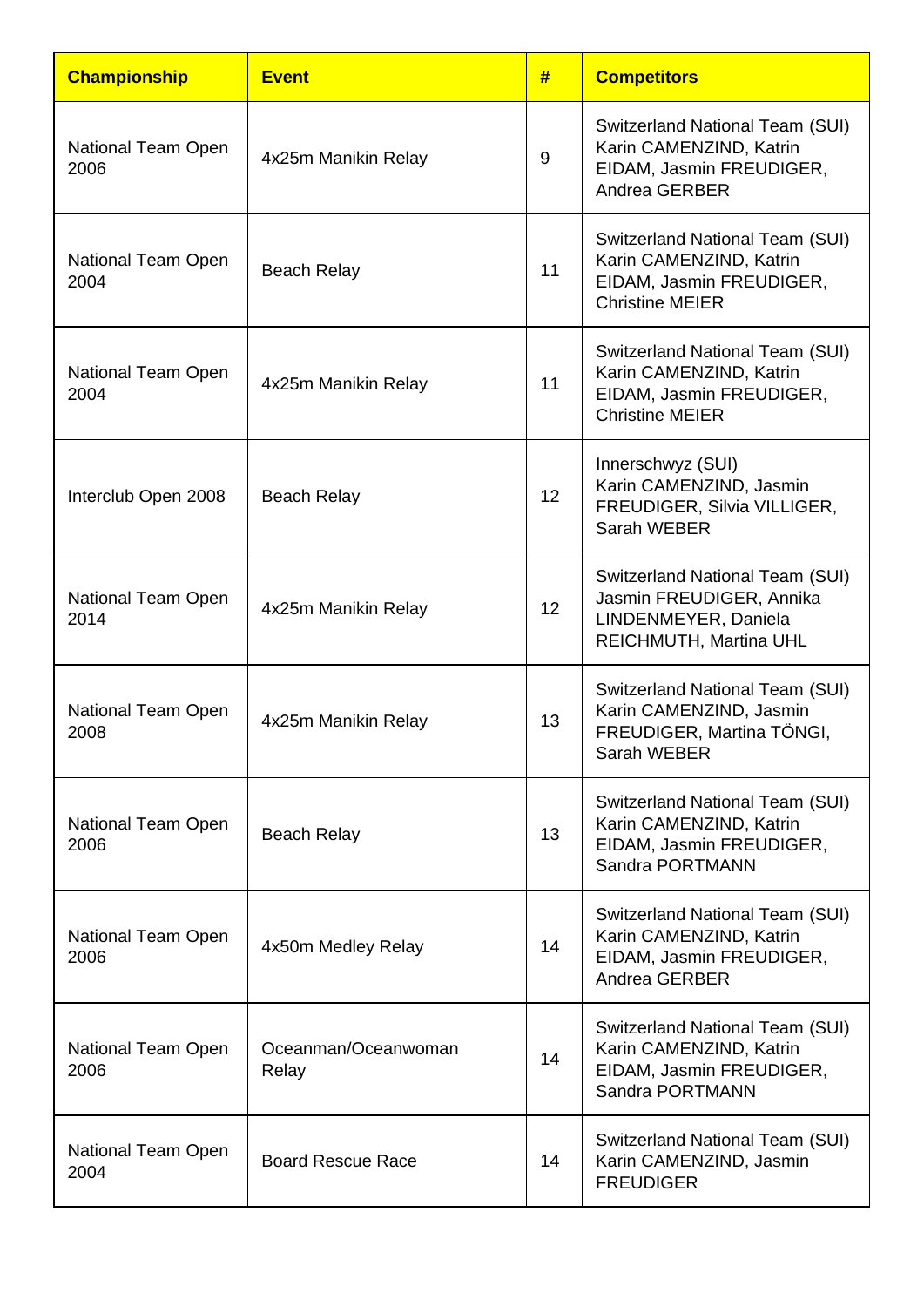| <b>Championship</b>               | <b>Event</b>                 | #  | <b>Competitors</b>                                                                                                       |
|-----------------------------------|------------------------------|----|--------------------------------------------------------------------------------------------------------------------------|
| National Team Open<br>2018        | 4x25m Manikin Relay          | 14 | Switzerland National Team (SUI)<br>Marina BALLAT, Martina<br>CAMENZIND, Jasmin<br>FREUDIGER, Daniela<br><b>REICHMUTH</b> |
| National Team Open<br>2018        | <b>Beach Relay</b>           | 14 | Switzerland National Team (SUI)<br>Marina BALLAT, Martina<br>CAMENZIND, Jasmin<br>FREUDIGER, Daniela<br><b>REICHMUTH</b> |
| <b>National Team Open</b><br>2018 | <b>Rescue Tube Rescue</b>    | 14 | Switzerland National Team (SUI)<br>Marina BALLAT, Martina<br>CAMENZIND, Jasmin<br>FREUDIGER, Carmen JAUCH                |
| National Team Open<br>2018        | Pool Lifesaver Relay         | 14 | Switzerland National Team (SUI)<br>Marina BALLAT, Jasmin<br>FREUDIGER, Nico<br>LENZLINGER, Sandro<br><b>TROXLER</b>      |
| National Team Open<br>2008        | <b>Rescue Tube Rescue</b>    | 15 | <b>Switzerland National Team (SUI)</b><br>Jasmin FREUDIGER, Martina<br>TÖNGI, Silvia VILLIGER, Sarah<br><b>WEBER</b>     |
| National Team Open<br>2010        | Oceanman/Oceanwoman<br>Relay | 15 | Switzerland National Team (SUI)<br>Karin CAMENZIND, Jasmin<br>FREUDIGER, Carole MEGNET,<br><b>Silvia VILLIGER</b>        |
| National Team Open<br>2018        | 4x50m Medley Relay           | 15 | <b>Switzerland National Team (SUI)</b><br>Marina BALLAT, Jasmin<br>FREUDIGER, Carmen JAUCH,<br>Daniela REICHMUTH         |
| National Team Open<br>2004        | Oceanman/Oceanwoman<br>Relay | 16 | Switzerland National Team (SUI)<br>Karin CAMENZIND, Katrin<br>EIDAM, Jasmin FREUDIGER,<br><b>Christine MEIER</b>         |
| National Team Open<br>2018        | Oceanman/Oceanwoman<br>Relay | 16 | Switzerland National Team (SUI)<br>Marina BALLAT, Martina<br>CAMENZIND, Jasmin<br>FREUDIGER, Daniela<br><b>REICHMUTH</b> |